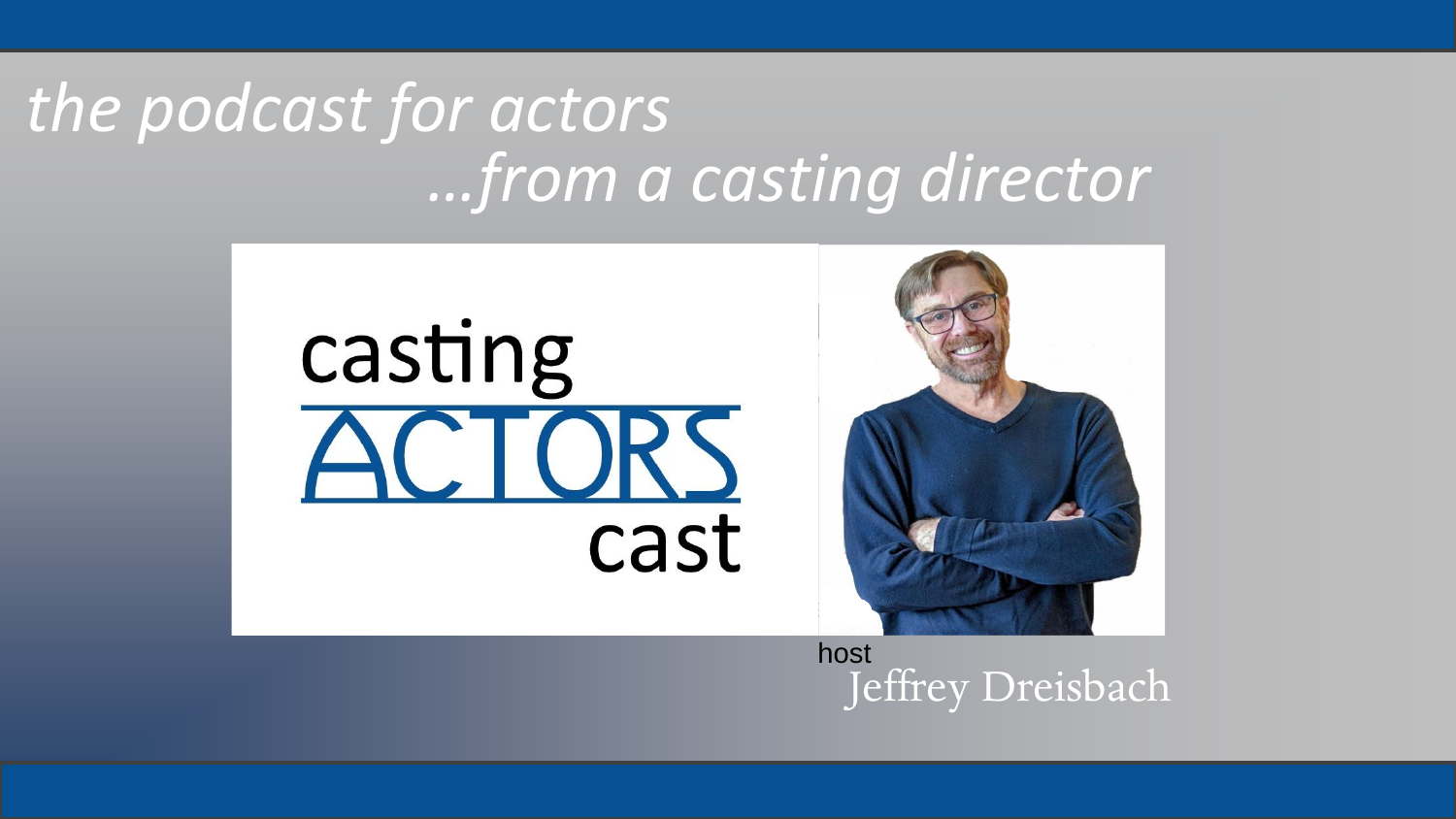

**Downloads to Date:** 27,000+

### **Downloads per Episode (first 30 days):** 375+ and growing

**Neche Outreach:** Host with extensive live appearances, workshops, classes, lectures throughout the US **Listener Base:**

- Performing arts students; High School, College (BFA & MFA degree), training programs and professional actors throughout the United States and worldwide
- Curious "wanna-be's" about performing, being an actor, self help and behind the scenes trade secrets
- Highly educated, driven creatives with a desire for learning and success in the business of show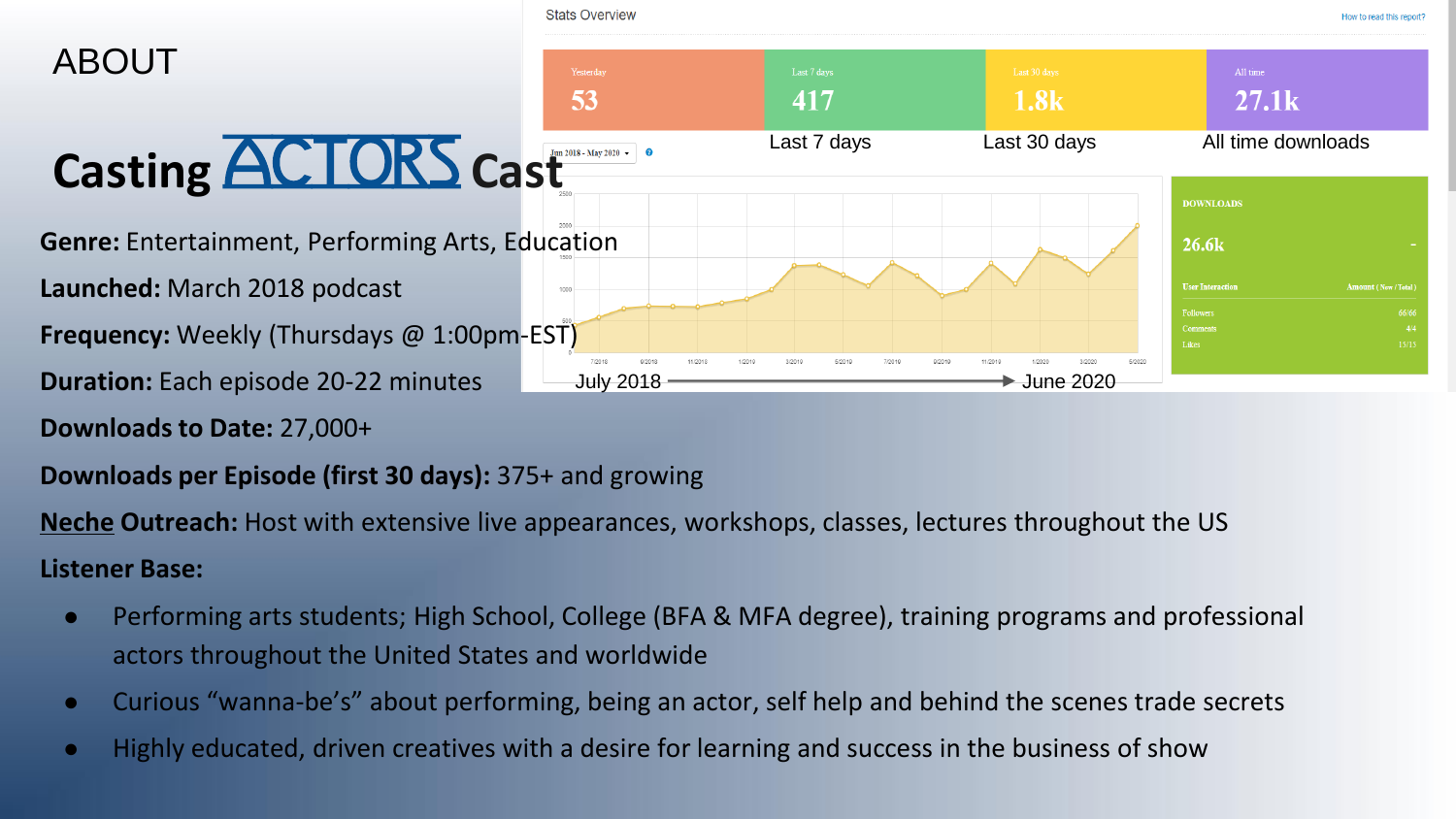## **Casting ACTORS Cast Consumers in 2020**

### **A dedicated, responsive and motivated listenership!**

- Male and female, 18 to 54, creative professionals, college and conservatory students, performing artists
- Mostly consumed at work, working-out or traveling (commuting)
- Use social media more than the standard U.S. population
	- 86% use social media "several times a day"
	- 59% follow brands (vs 31% of U.S. social media users)
- Disproportionately interested in creative endeavors, entrepreneurship, self-improvement, entertainment. A perfect arena for targeted products and services.

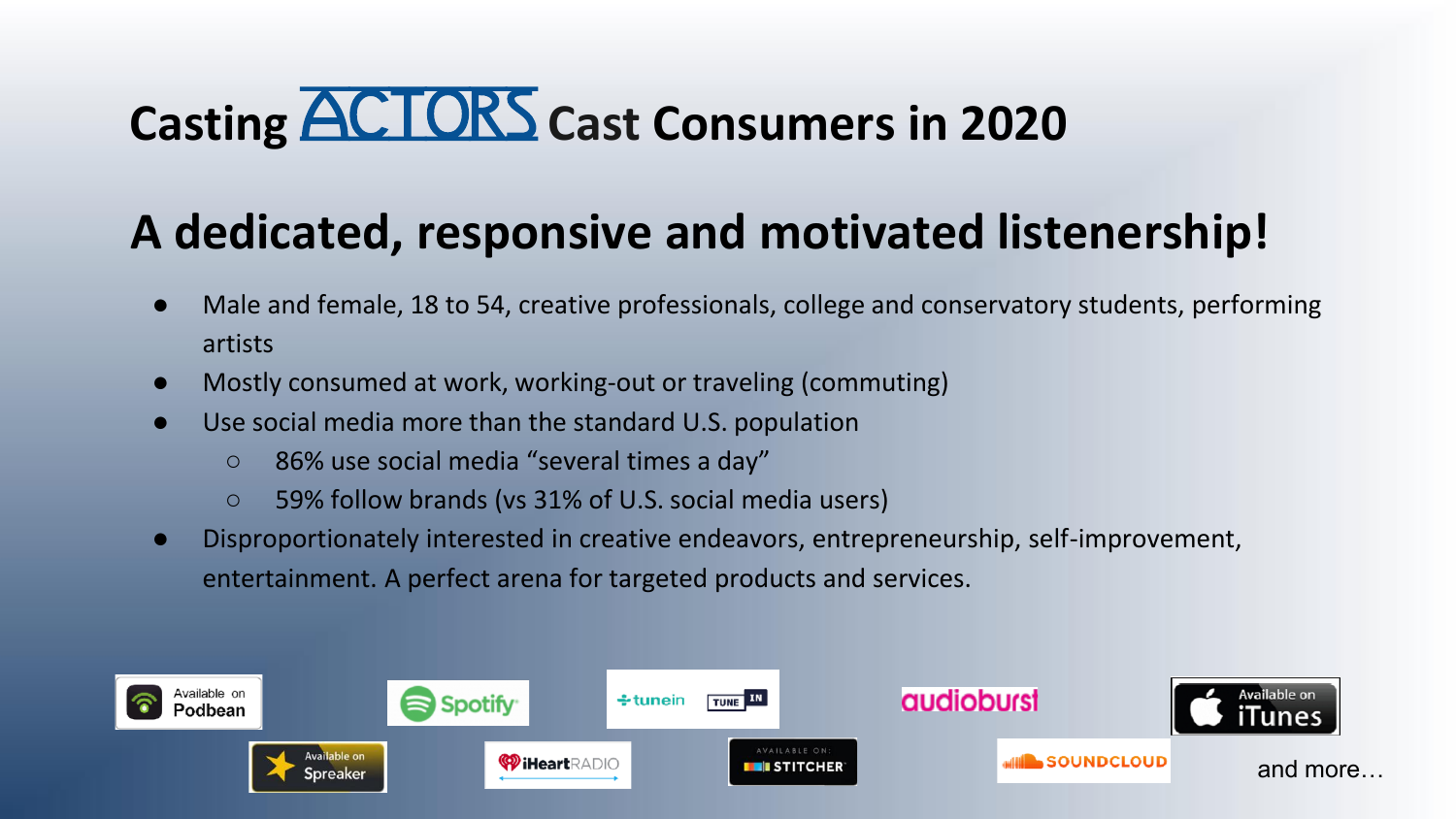## **Casting ACTORS** Cast the reviews are in....

#### \*\*\*\*\*

#### Incredibly detailed and helpful information

*Jeffrey speaks truth and brings the audience's attention to the subjects that one normally doesn't think about every day when in the industry. He puts at the forefront what makes a disciplined, working actor that everyone wants to work with. With such authenticity, he genuinely wants to help and it is all anyone can see (or hear) when listening to this podcast- or podio!*

Jatti Lewis via Apple Podcasts ·United States of America ·11/01/20

#### \*\*\*\*\* The Best Podcast For Actors Out There

"Casting Actors Cast is simply the best podcast for actors I've heard. Jeffrey is giving you some of the best insight into what it really means to be an actor, what it takes to be a professional actor, sound advice into how to navigate many different aspects of the business and really practical, smart and useful information that will make your journey so much more productive and enjoyable. Most importantly it's coming from someone who's been on both sides of the table, as an actor and a casting director. And he's been successful at both. And, he cares. He really cares about actors and the craft of acting. Do yourself a favor and listen to Jeffrey's podcast and heed his advice. It's a gold mine for actors." kcoach via Apple Podcasts · United States of America · 01/17/20

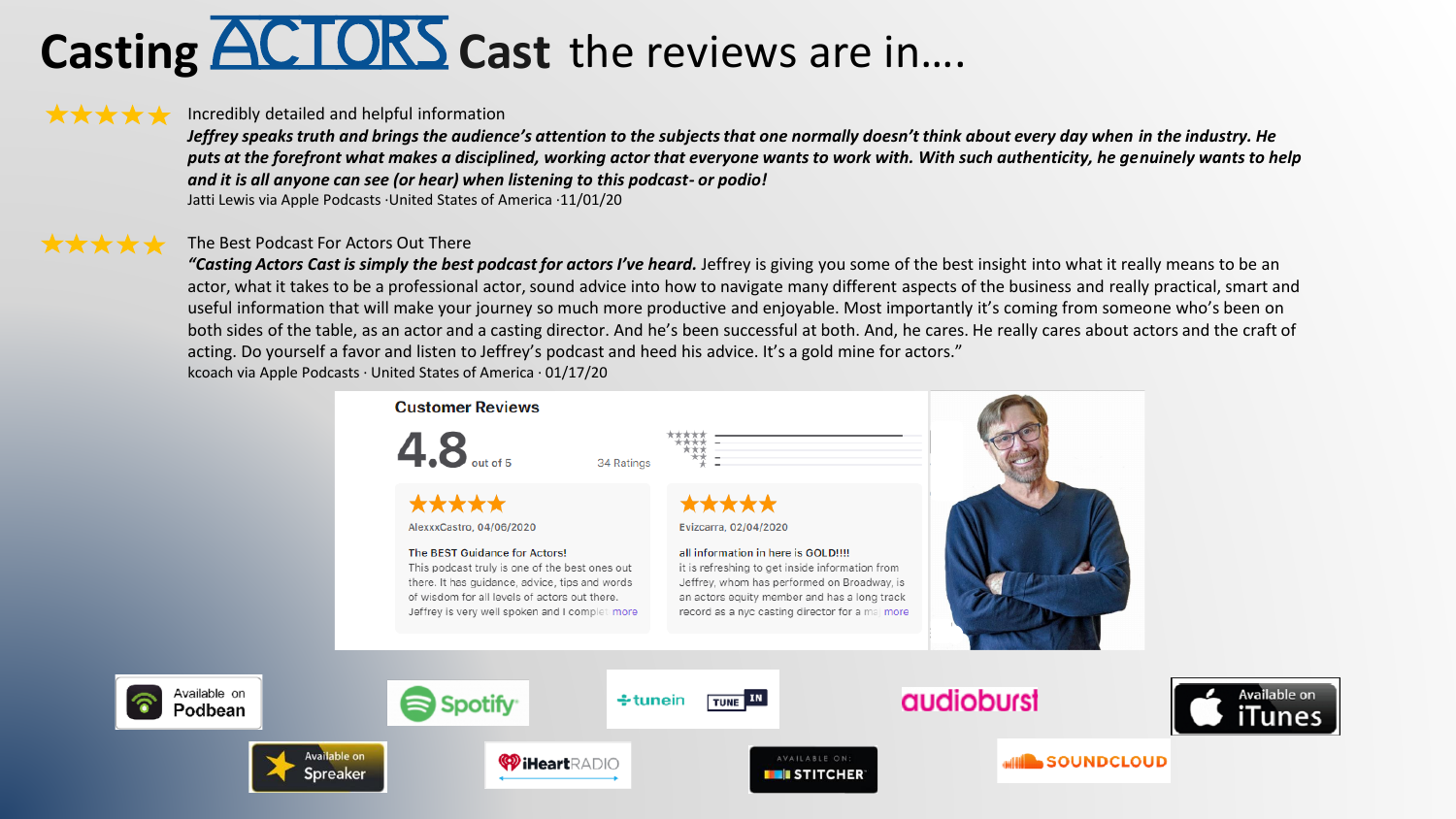### Website Presence

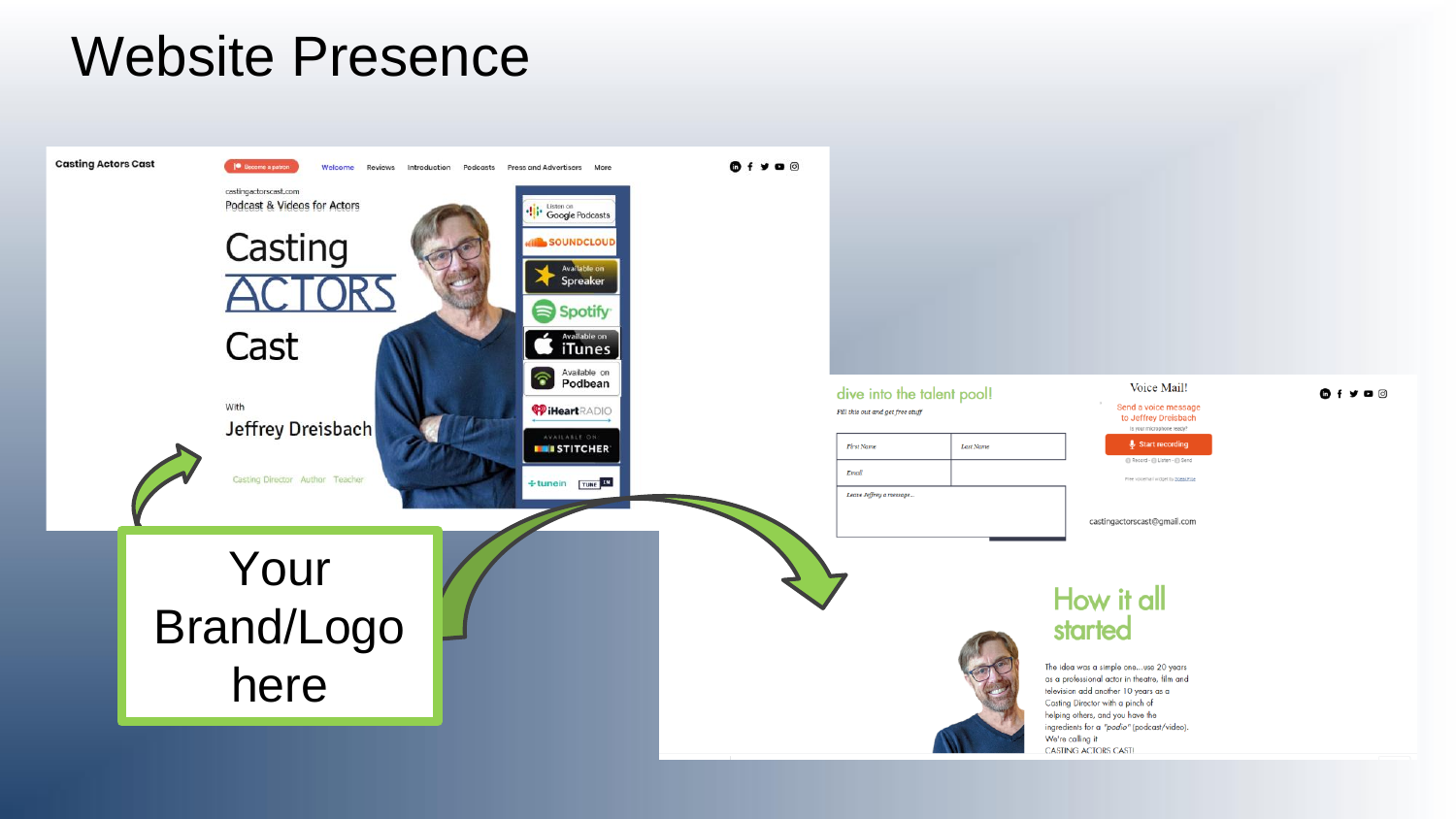## **About the host of Casting <b>ACTORS** Cast

Jeffrey Dreisbach has been a casting director and partner with the prestigious McCORKLE CASTING, LTD in New York City for over 10 years. He received his BFA Degree in acting at Wayne State University and Masters education at Roger Williams College of Actor Training in London and at Cal-Arts in California. Jeffrey began his performing career in New York accumulating Broadway, Film and Television credits for over 20 years. His last Broadway show, *A Few Good men,(original cast)* written by Aaron Sorkin was performed over 500 times. Additionally, he found success in commercials, Voice-over's and countless regional theatres throughout the country. Jeffrey is the author of "Conversation Pieces out of the Studio, The Voice over Workshop for Professional Actors (*Dog Ear Publishing 2011*) and his podcast *Casting Actors Cast* has reached a worldwide audience with over 27+ thousand downloads (castingactorscast.com) and is simulcast on YouTube. McCorkle Casting Ltd. has cast over 50 Broadway productions, 65 Off-Broadway, 62 feature film projects, 68 shows for television and hundreds of rional theatre credits. mccorklecasting.com

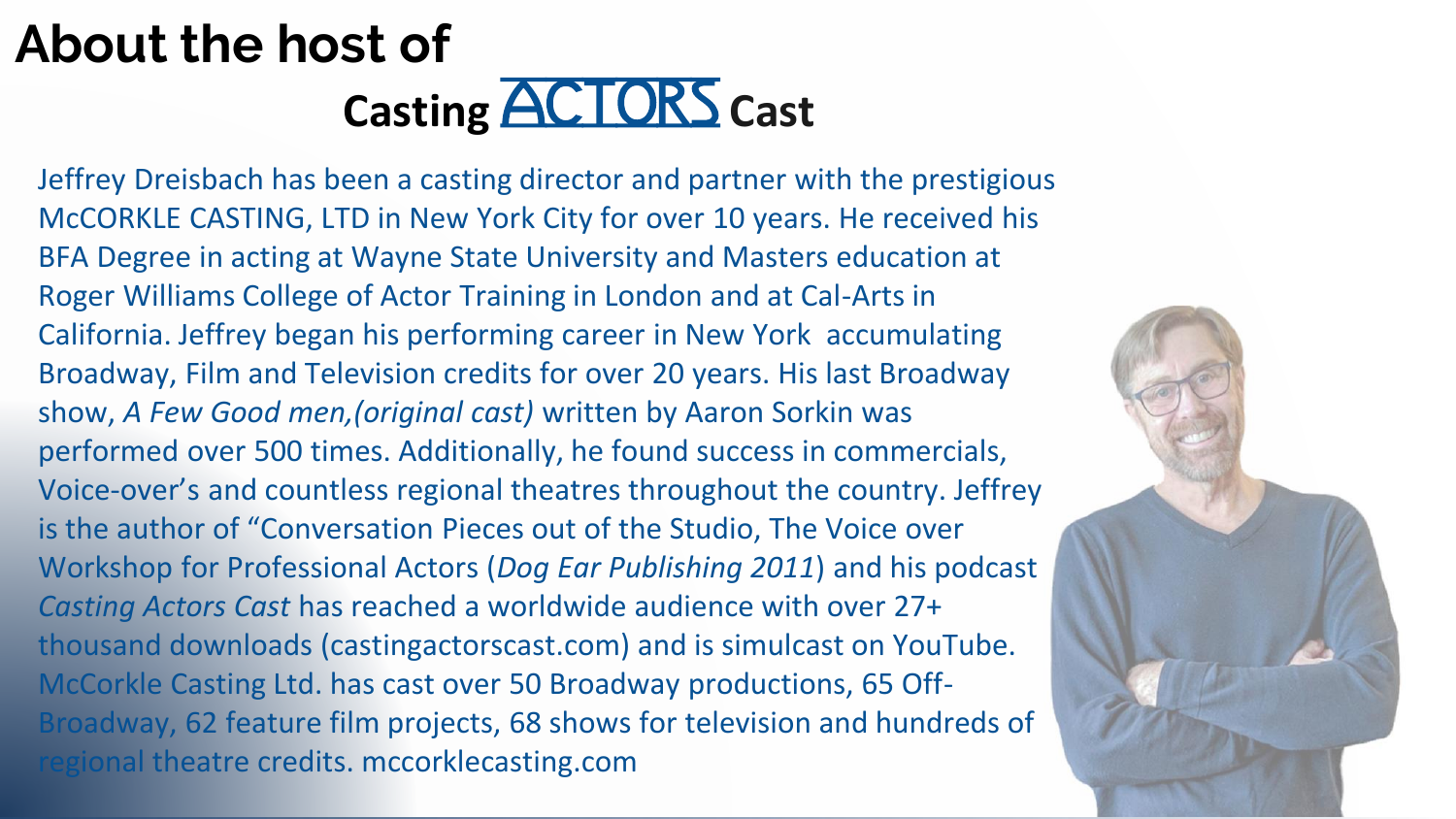### **Sponsorship Plans**



- **Episode placement.** 60+ second midroll live read spot (by host) with post-roll mention and banner inclusion in website.
- **Partnership bundle.** Discounted rate for six episodes distributed across two months Live host read and mention in post-roll.
- **Solo sponsorship of an episode.** Exclusive branded feature (video, audio, website), detailed mention during pre, post and mid-roll break. Live host read. Inclusion in website and logo placement.
- **Benefactor Sponsorship.** A unique opportunity to be the sole advertiser inclusive of the above plus a 3, 6, 9- or 12-month commitment from the host.